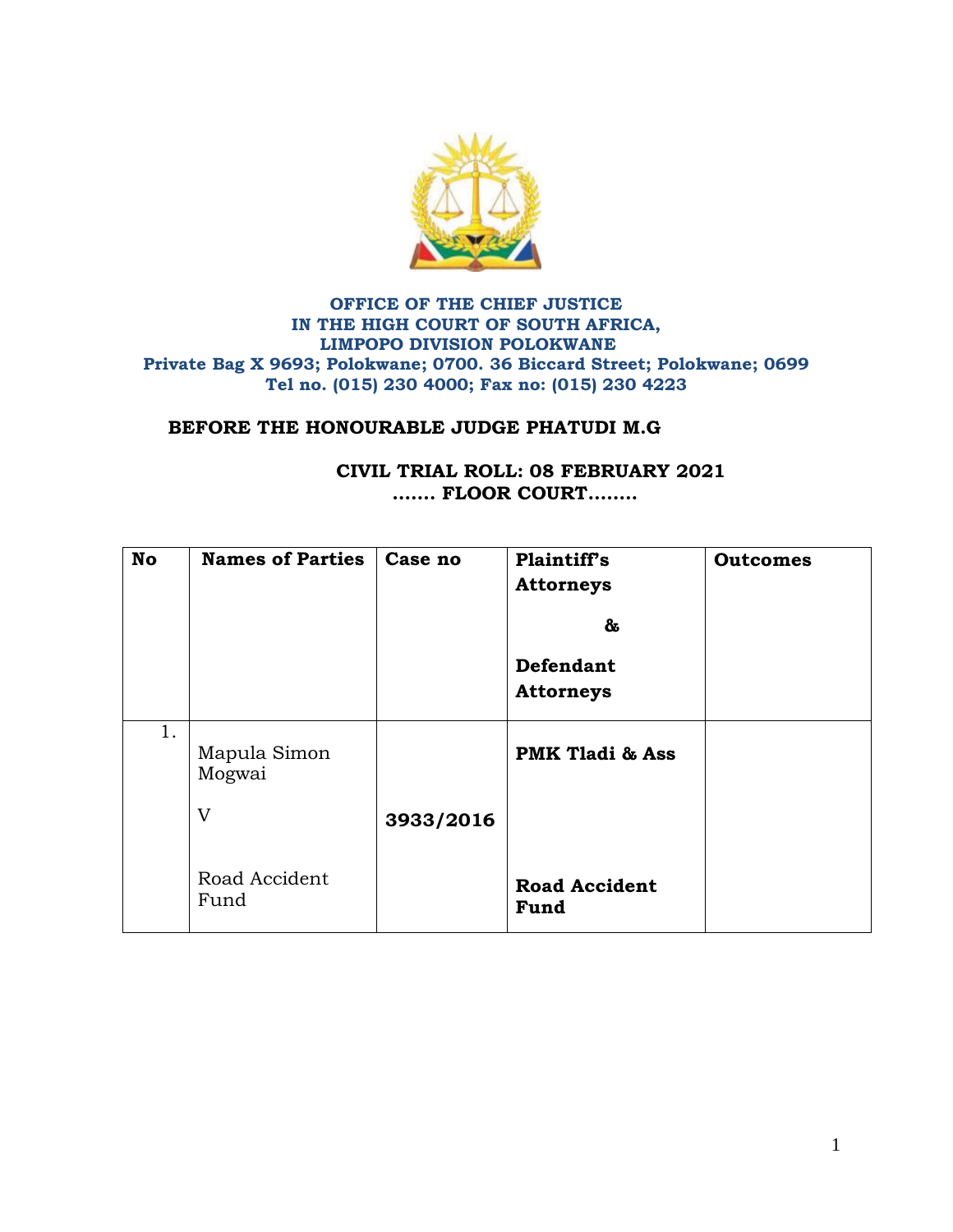| 2. | Raophala<br>Mosibudi Irene<br>o.b.o Rikhotso<br>Gabaza |           | <b>NN Mahumani Inc</b>          |  |
|----|--------------------------------------------------------|-----------|---------------------------------|--|
|    | V                                                      | 1050/2020 |                                 |  |
|    | Road Accident<br>Fund                                  |           | <b>Road Accident</b><br>Fund    |  |
| 3. | Brenda Mapula<br>motlokwa                              |           | <b>NN Mahumani Inc</b>          |  |
|    | V                                                      | 820/2018  |                                 |  |
|    | Road Accident<br>Fund                                  |           | Mathobo, Rambau<br>& Sigogo Att |  |
| 4. | Masena Mercy<br>Lesahoka                               |           | <b>NN Mahumani Inc</b>          |  |
|    | V                                                      | 164/2019  |                                 |  |
|    | Road Accident<br>Fund                                  |           | <b>Rachoene Inc</b>             |  |
| 5. | Shokan Mink                                            |           | <b>Mahuman Inc</b>              |  |
|    | V                                                      | 5397/2018 |                                 |  |
|    | Road Accident<br>Fund                                  |           | <b>Rachoene Inc</b>             |  |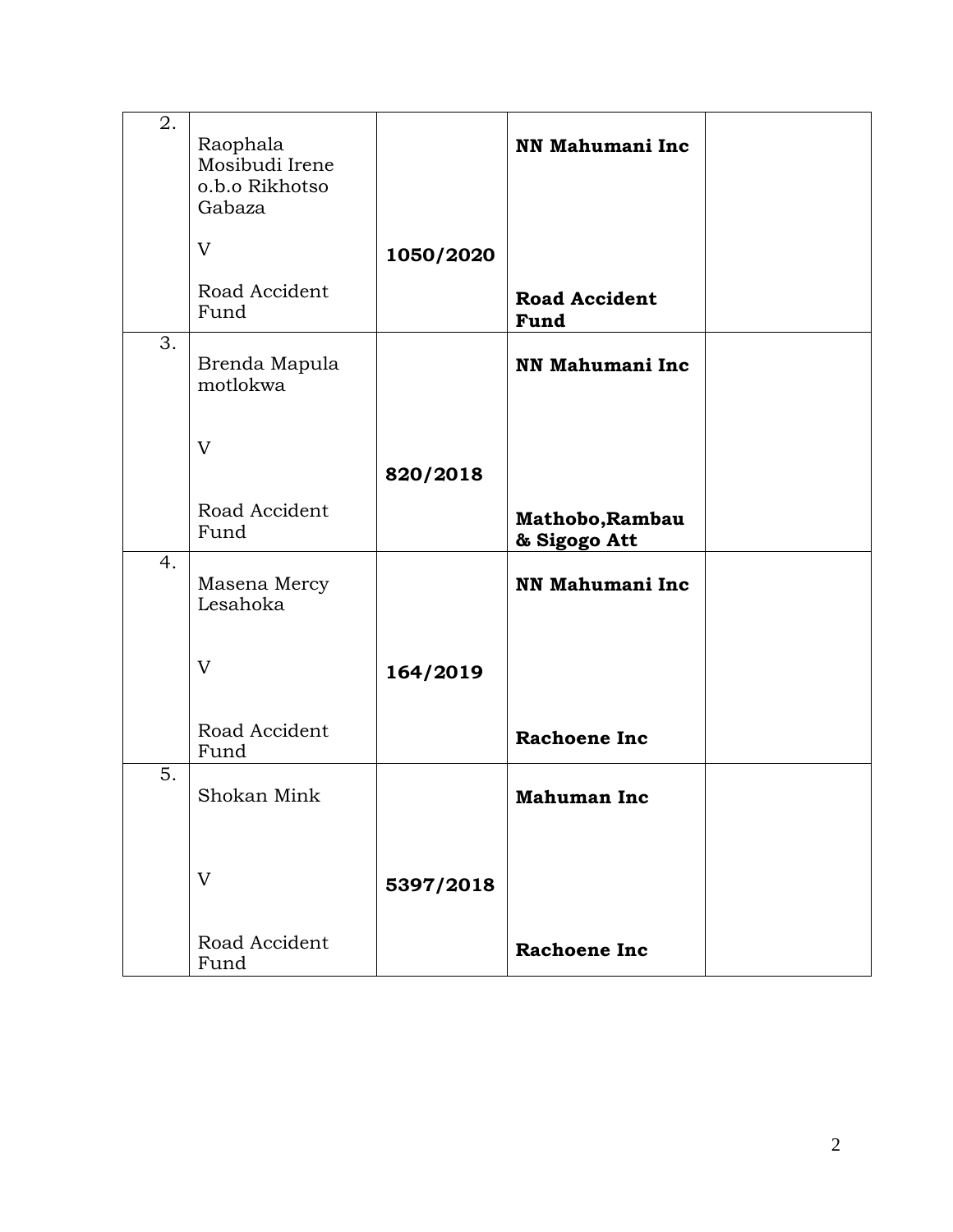| 6.               | Makaringe<br>Permission                               |           | NN Mahumani Inc                 |  |
|------------------|-------------------------------------------------------|-----------|---------------------------------|--|
|                  | V                                                     | 4277/2018 |                                 |  |
|                  | Road Accident<br>Fund                                 |           | Mathobo, Rambau<br>& Sigogo Att |  |
| $\overline{7}$ . | Mabunda<br>Mamayila Agnes<br>o.b.o Mabunda<br>Benefit |           | <b>NN Mahumani Inc</b>          |  |
|                  | V                                                     | 1051/2020 |                                 |  |
|                  | Road Accident<br>Fund                                 |           | <b>Rachoene Inc</b>             |  |
| 8.               | Makhubele<br><b>Brilliant</b>                         |           | NN mahumani Inc                 |  |
|                  | V                                                     | 4276/2018 |                                 |  |
|                  | Road Accident<br>Fund                                 |           | Mathobo, Rambau<br>& Sigogo Att |  |
| $\mathbf Q$      | Lesiba Collin<br>Mofomme                              |           | Makhafolav & Verster<br>Inc     |  |
|                  | V                                                     | 2105/2019 |                                 |  |
|                  | Minister of Police                                    |           | <b>State Att</b>                |  |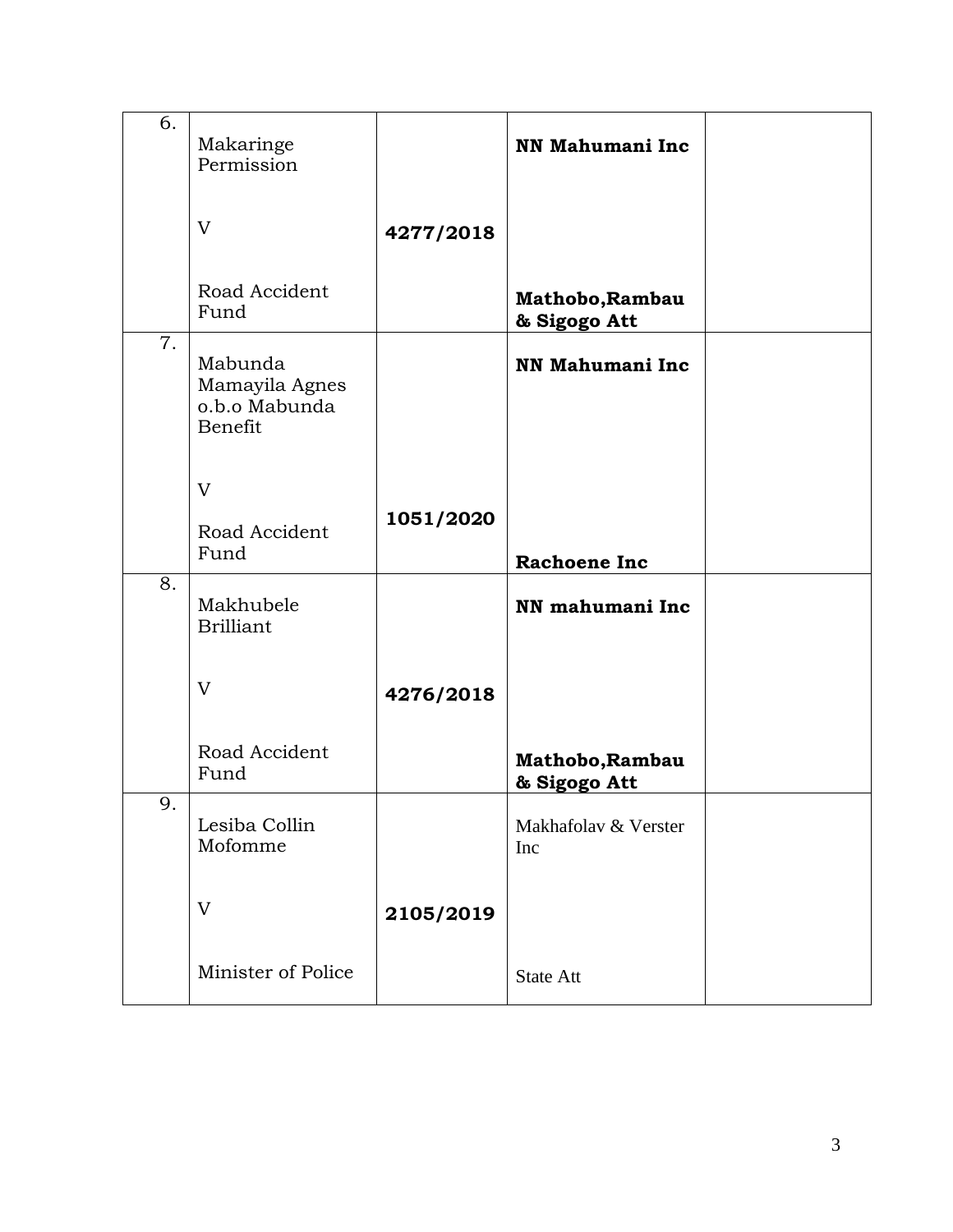| 10. | Tshepo Richard<br>Luvhimbi               |           | <b>PMK Tladi &amp; Ass</b>      |  |
|-----|------------------------------------------|-----------|---------------------------------|--|
|     | V                                        | 215/2013  |                                 |  |
|     | Road Accident<br>Fund                    |           | <b>T.M Chauke Inc</b>           |  |
| 11. | Olwethu Msuthu                           |           | <b>PMK Tladi &amp; Ass</b>      |  |
|     | V                                        | 2457/2017 |                                 |  |
|     | Road Accident<br>Fund                    |           | <b>Road Accident</b><br>Fund    |  |
| 12. | Petrus Nkoatana<br>Makopo o.b.o<br>Minor |           | P.E Mashola & Co                |  |
|     | V<br>Road Accident<br>Fund               | 198/2013  | <b>Rachoene Inc</b>             |  |
| 13. | Chibambo<br>Thomas                       |           | P.E Mashola & Co                |  |
|     | V                                        | 5505/2016 |                                 |  |
|     | Road Accident<br>Fund                    |           | Mathobo, Rambau<br>& Sigogo Att |  |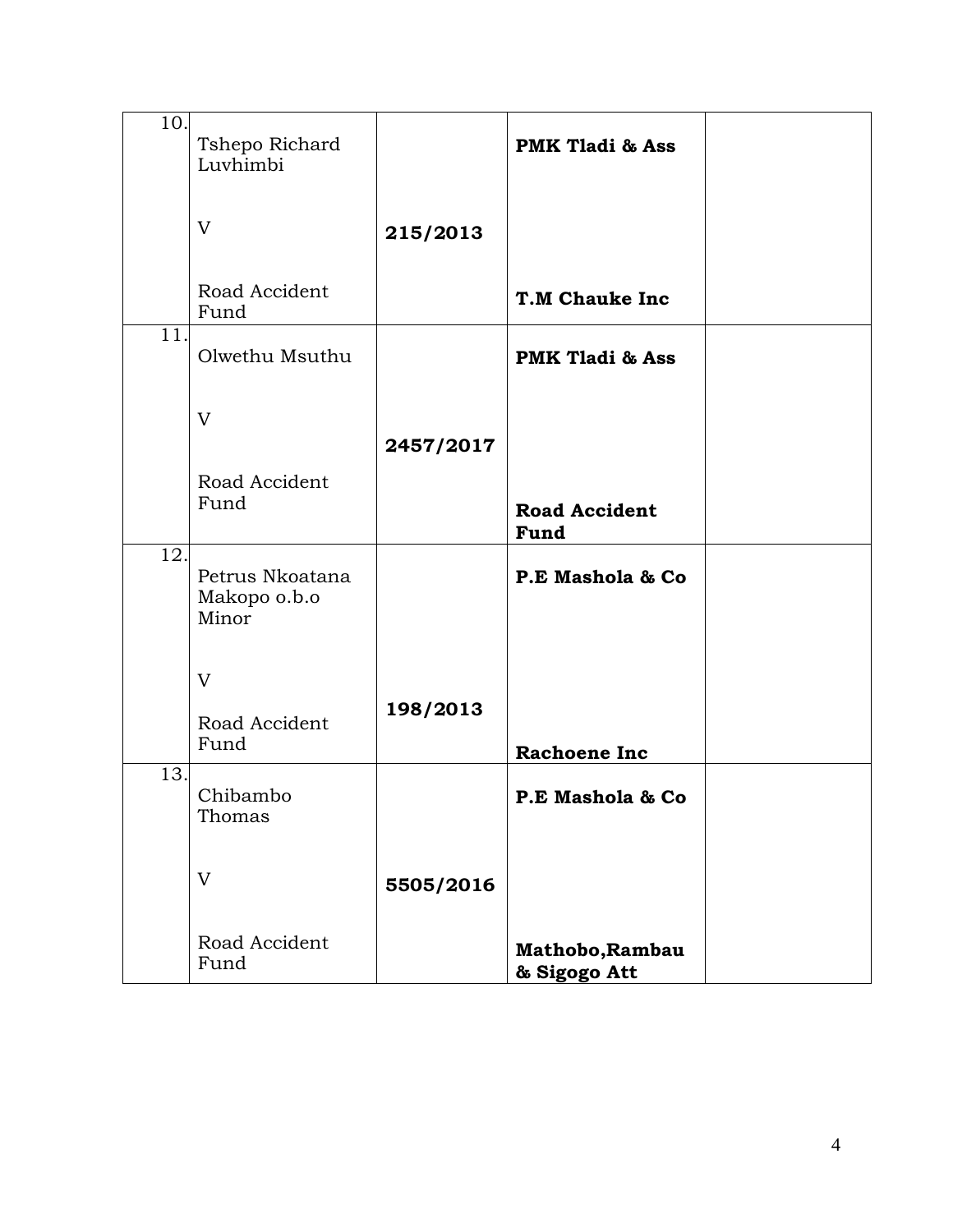| 14. | Rammala<br>Ntshegele John                      |           | P.E Mashola & Co             |  |
|-----|------------------------------------------------|-----------|------------------------------|--|
|     | V                                              | 940/2016  |                              |  |
|     | Road Accident<br>Fund                          |           | <b>Road Accident</b><br>Fund |  |
| 15. | Mogale David<br>Lesetja                        |           | <b>Maloka Thulare</b><br>Att |  |
|     | V                                              | 644/2018  |                              |  |
|     | Road Accident<br>Fund                          |           | Noko Maimela Inc             |  |
| 16. | Mmola Kedibone<br>Suzan o.b.o Self &<br>Minors |           | <b>Maloka Thulare</b><br>Att |  |
|     | V<br>Road Accident<br>Fund                     | 3469/2016 | <b>Noko Maimela Inc</b>      |  |
| 17. | Mmaditoro<br><b>Haward Rametse</b>             |           | <b>Maloka Thulare</b><br>Att |  |
|     | V<br>Road Accident<br>Fund                     | 6341/2019 | <b>Rachoene Inc</b>          |  |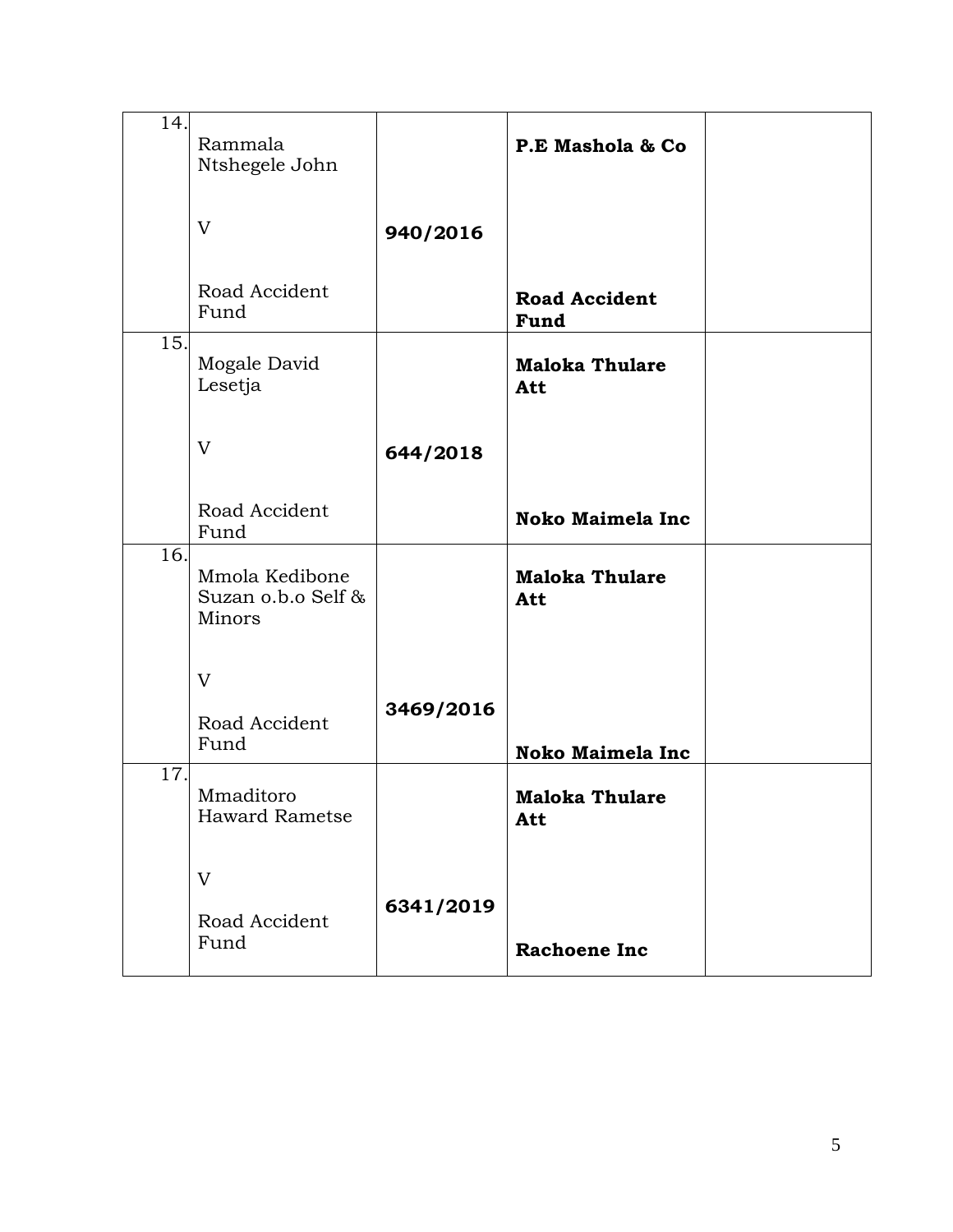| 18. | Mahlodi Emily<br>Masela       |           | TT Malahlela Att                |  |
|-----|-------------------------------|-----------|---------------------------------|--|
|     | V<br>Road Accident            | 7292/2019 |                                 |  |
|     | Fund                          |           | Mathobo, Rambau<br>& Sigogo Att |  |
| 19. | Mamolebese<br>Maria Mphahlele |           | TT Malahlela Att                |  |
|     | V                             |           |                                 |  |
|     | Road Accident<br>Fund         | 7958/2019 | Mathobo, Rambau<br>& Sigogo Att |  |
| 20. | Mankabana<br>Paulina Sehlangu |           | TT Malahlela Att                |  |
|     | V                             |           |                                 |  |
|     | Road Accident<br>Fund         | 8241/2019 | <b>Road Accident</b><br>Fund    |  |
| 21. | Mphaga Sandy                  |           | <b>Mafetse Mogashoa</b><br>Att  |  |
|     | V                             | 1431/2018 |                                 |  |
|     | Road Accident<br>Fund         |           | <b>Road Accident</b><br>Fund    |  |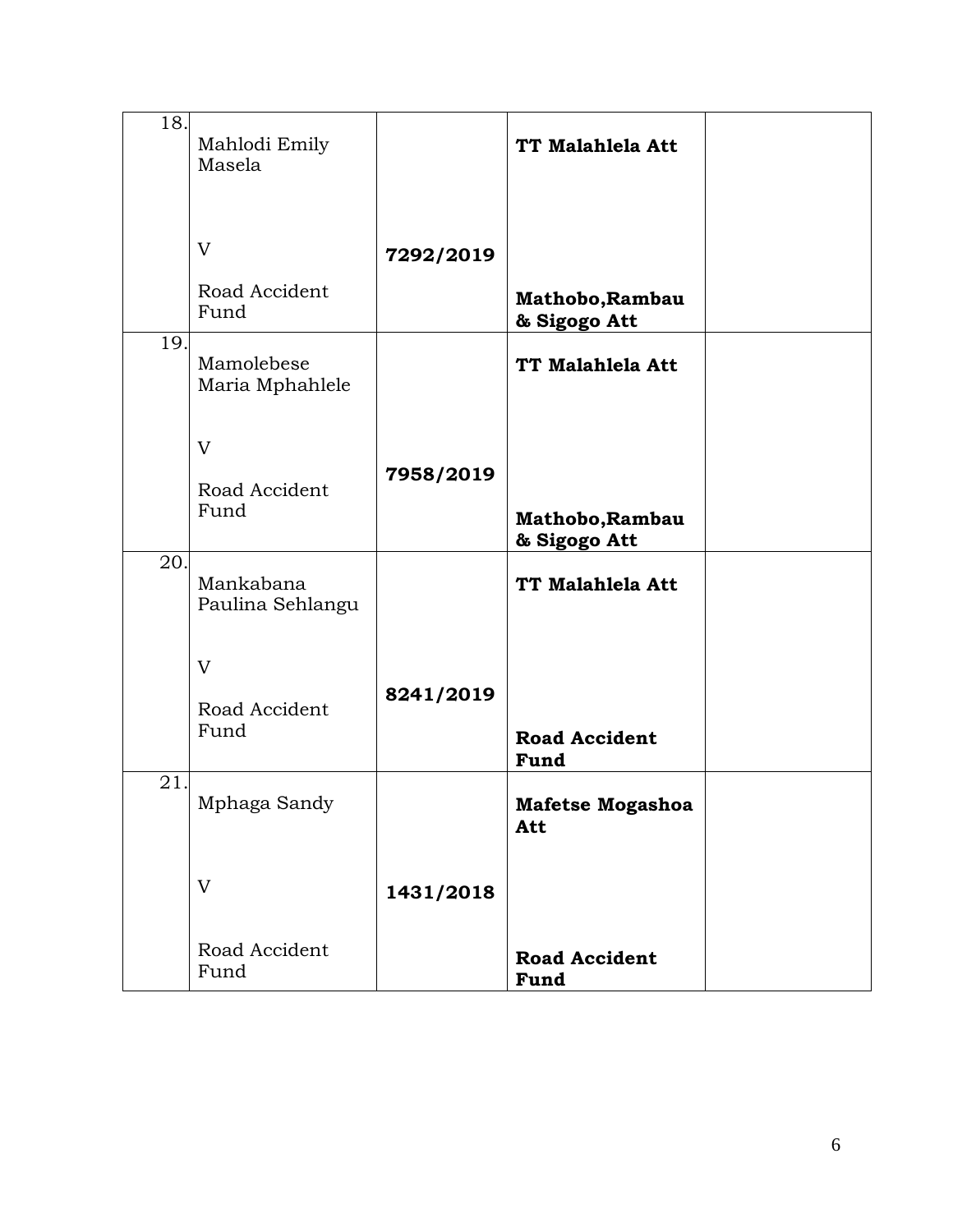| 22. | Malebana<br>Cathrinev<br>Maomela |           | <b>Mafetse Mogashoa</b><br>Att  |  |
|-----|----------------------------------|-----------|---------------------------------|--|
|     | V                                | 2832/2018 |                                 |  |
|     | Road Accident<br>Fund            |           | <b>Road Accident</b><br>Fund    |  |
| 23. | Maboko Dithema                   |           | <b>Mafetse Mogashoa</b><br>Att  |  |
|     | V                                | 1078/2019 |                                 |  |
|     | Road Accident<br>Fund            |           | <b>Road Accident</b><br>Fund    |  |
| 24. | Maluselo<br>Vhuhwavho            |           | <b>Mvundlela &amp; Ass</b>      |  |
|     | V                                | 7309/2019 |                                 |  |
|     | Road Accident<br>Fund            |           | Mathobo, Rambau<br>& Sigogo Att |  |
| 25. | Khavhela<br>Ndwamato<br>Kenneth  |           | Mvundlela & Ass                 |  |
|     | V                                | 2047/2019 |                                 |  |
|     | Road Accident<br>Fund            |           | <b>Pule Inc</b>                 |  |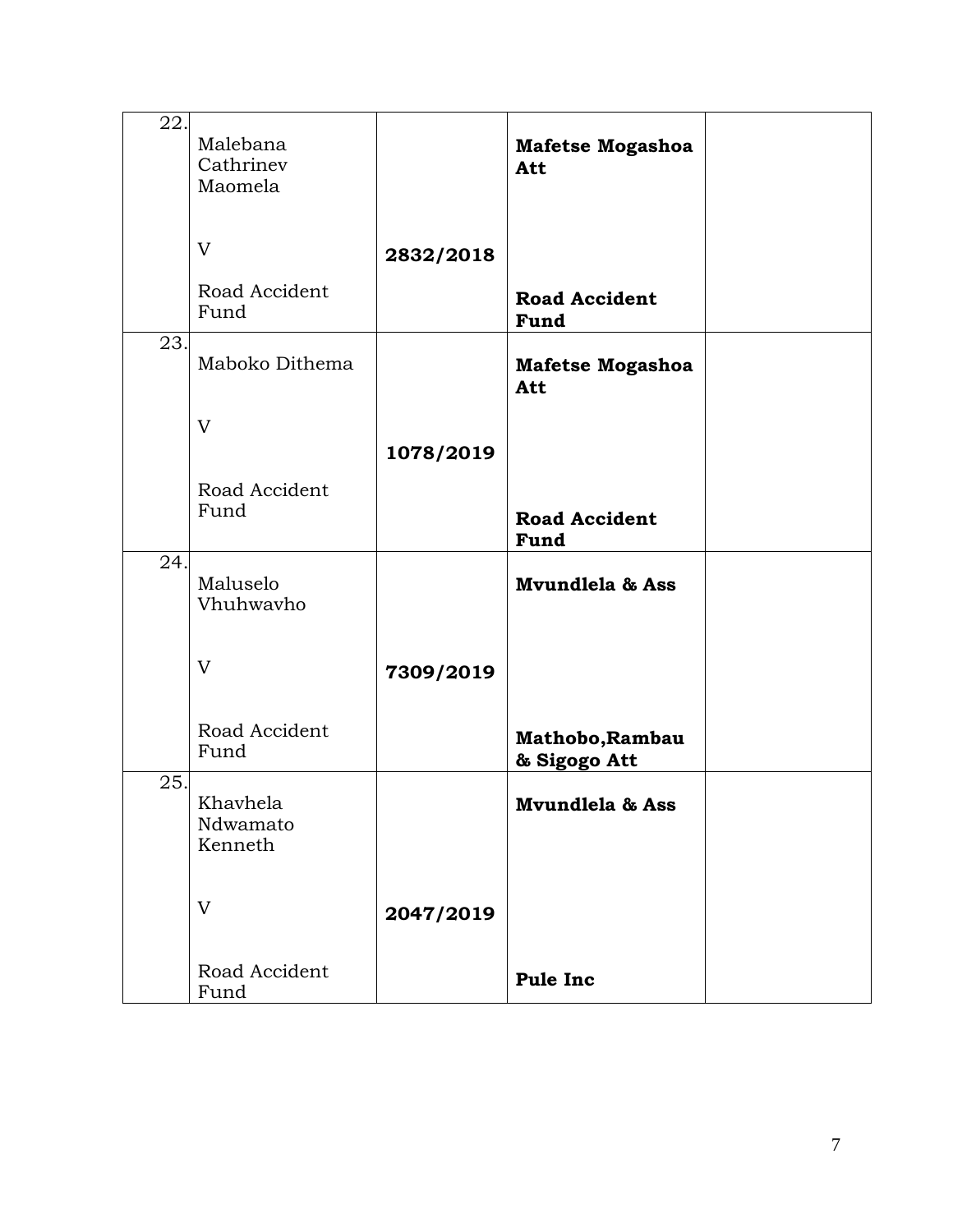| 26.               | Ramalivhana<br>Lindelani Carol  |           | Mvundlela & Ass                     |  |
|-------------------|---------------------------------|-----------|-------------------------------------|--|
|                   | V                               | 3130/2019 |                                     |  |
|                   | Road Accident<br>Fund           |           | Hammann-Moosa<br>Inc                |  |
| 27.               | Makametse Grace<br>Kekana       |           | <b>Mapheto Att</b>                  |  |
|                   | V                               | 7314/2017 |                                     |  |
|                   | Road Accident<br>Fund           |           | <b>Rachoene Inc</b>                 |  |
| $\overline{28}$ . | Malepe Nthomo<br>Mahlomoleng    |           | <b>MG Mabunda Att</b>               |  |
|                   | V                               | 1173/2019 |                                     |  |
|                   | Minister of Police<br>& 1 other |           | <b>State Att</b>                    |  |
| 29.               | Matlala Thabo<br>Majatladi      |           | <b>Mohlala Att</b>                  |  |
|                   | V                               | 4378/2019 |                                     |  |
|                   | Road Accident<br>Fund           |           | <b>Road Accident</b><br><b>Fund</b> |  |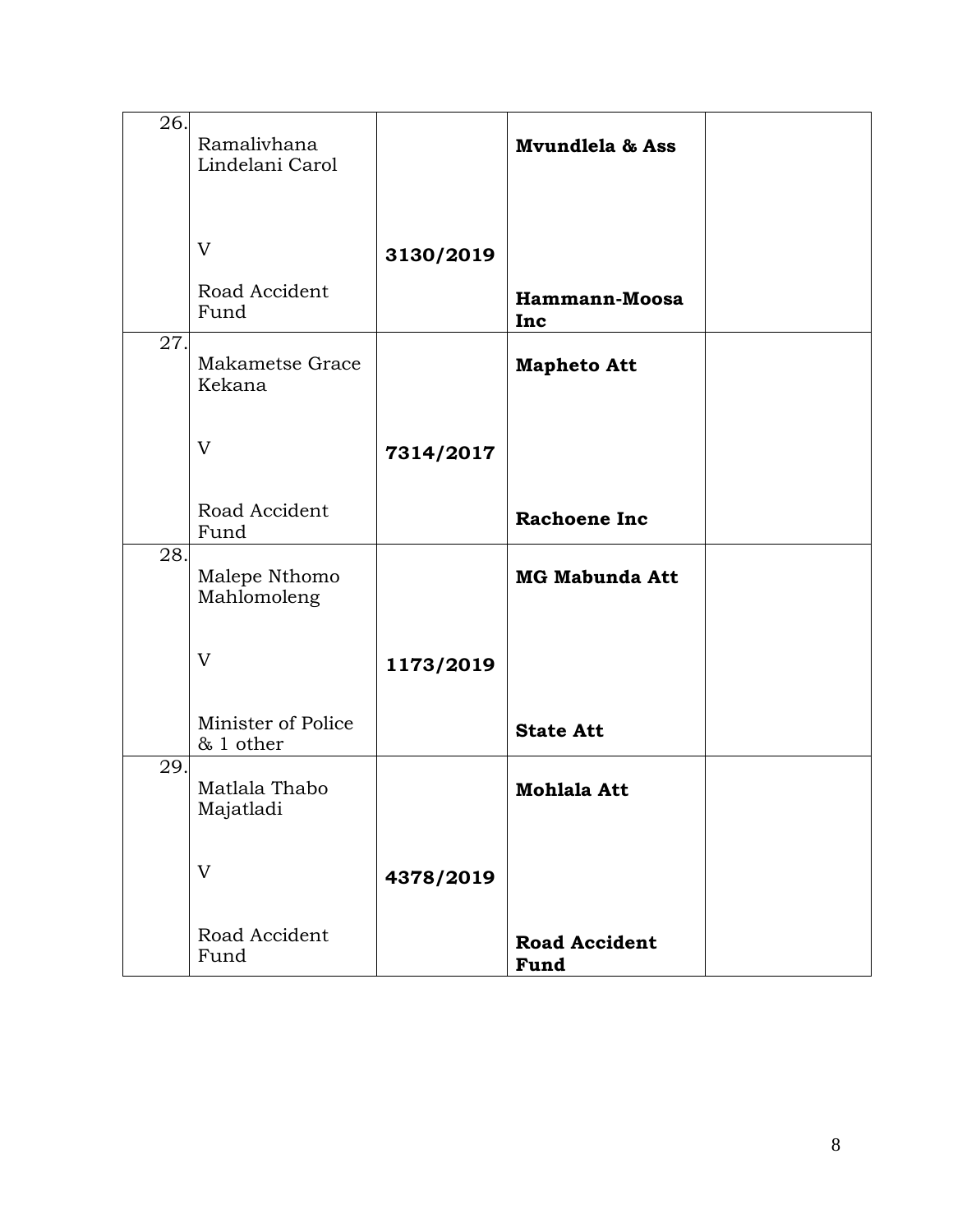| 30.               | Tebele Phanyana<br>Victor                           |           | <b>Mohlala Att</b>           |  |
|-------------------|-----------------------------------------------------|-----------|------------------------------|--|
|                   | V<br>Road Accident<br>Fund                          | 5759/2019 | <b>Road Accident</b><br>Fund |  |
| $\overline{3}1.$  | Mahlangu Mpho<br>Portia o.b.o<br>Tumisang           |           | <b>Moroba Sekele Att</b>     |  |
|                   | V                                                   | 7524/2017 |                              |  |
|                   | Road Accident<br>Fund                               |           | <b>Rachoene Inc</b>          |  |
| $\overline{32}$ . | Mahlangu Portia<br>Mpho o.b.o<br>Omohau<br>Mahlangu |           | <b>Moroba Sekele Att</b>     |  |
|                   | V                                                   | 7725/2017 |                              |  |
|                   | Road Accident<br>Fund                               |           | <b>Rachoene Inc</b>          |  |
| 33.               | Nthabiseng<br>Penalop Tala o.b.o<br>Minor           |           | <b>Moroba Sekele Att</b>     |  |
|                   | V                                                   | 1167/2019 |                              |  |
|                   | Road Accident<br>Fund                               |           | <b>Pule Inc</b>              |  |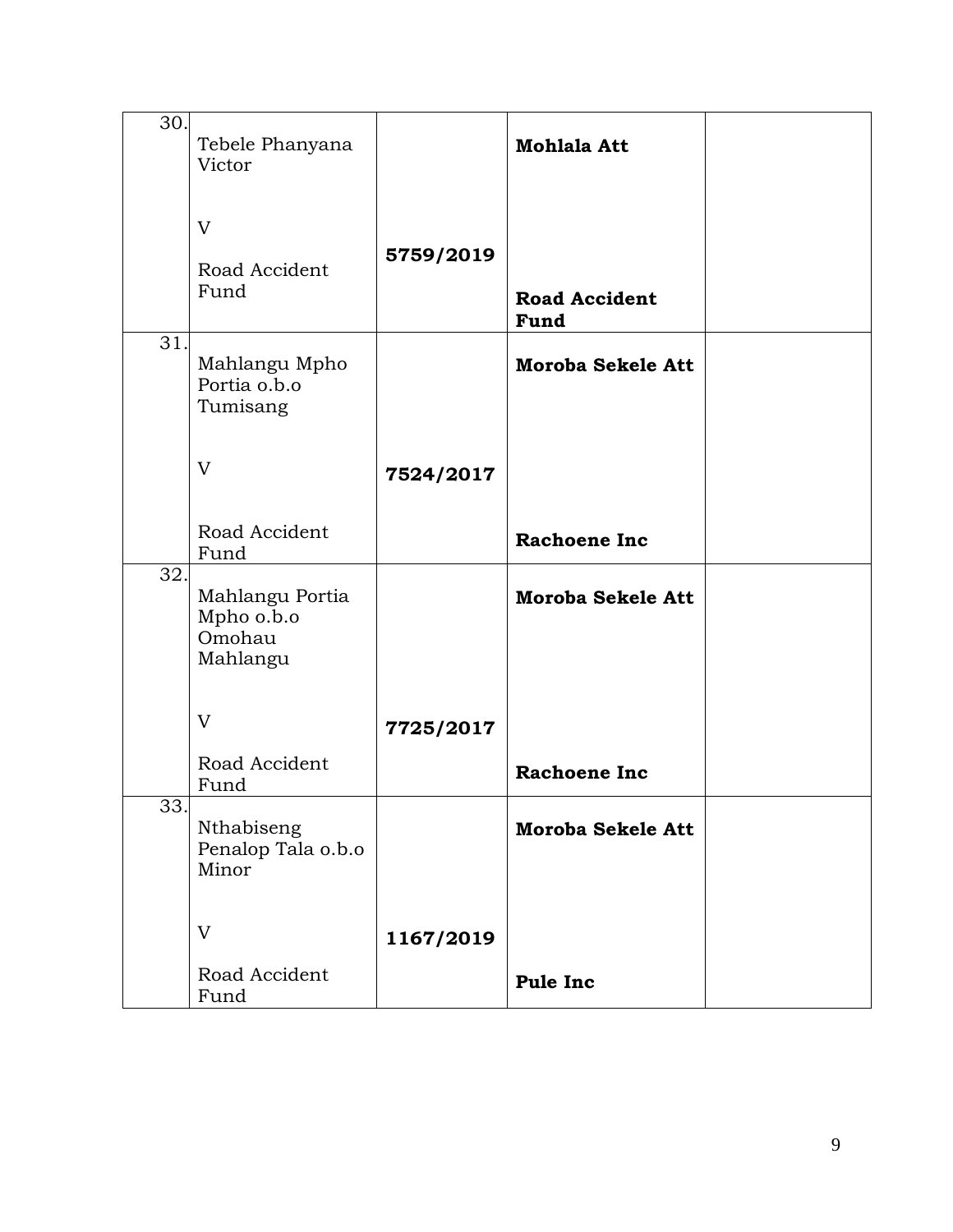| 34.               | Molokomme<br>Lesiba Richard                      |           | <b>Morobo Sekele Att</b>     |  |
|-------------------|--------------------------------------------------|-----------|------------------------------|--|
|                   | V                                                | 7966/2017 |                              |  |
|                   | Road Accident<br>Fund                            |           | <b>Pule Inc</b>              |  |
| 35.               | Mahlangu Mpho<br>Portia o.b.o<br>Mahlangu Masego |           | <b>Moroba Sekele Att</b>     |  |
|                   | V                                                |           |                              |  |
|                   | Road Accident<br>Fund                            | 7523/2017 | <b>Rachoene Inc</b>          |  |
| $\overline{36}$ . | Nthabiseng<br>Penalop Tala                       |           | <b>Moroba Sekele Att</b>     |  |
|                   | V                                                | 2698/2019 |                              |  |
|                   | Road Accident<br>Fund                            |           | <b>Pule Inc</b>              |  |
| 37.               | Deborah Maluleke<br>o.b.o Trevor<br>Vutomi       |           | <b>HS Makhubela Att</b>      |  |
|                   | V                                                | 1064/2018 |                              |  |
|                   | Road Accident<br>Fund                            |           | <b>Road Accident</b><br>Fund |  |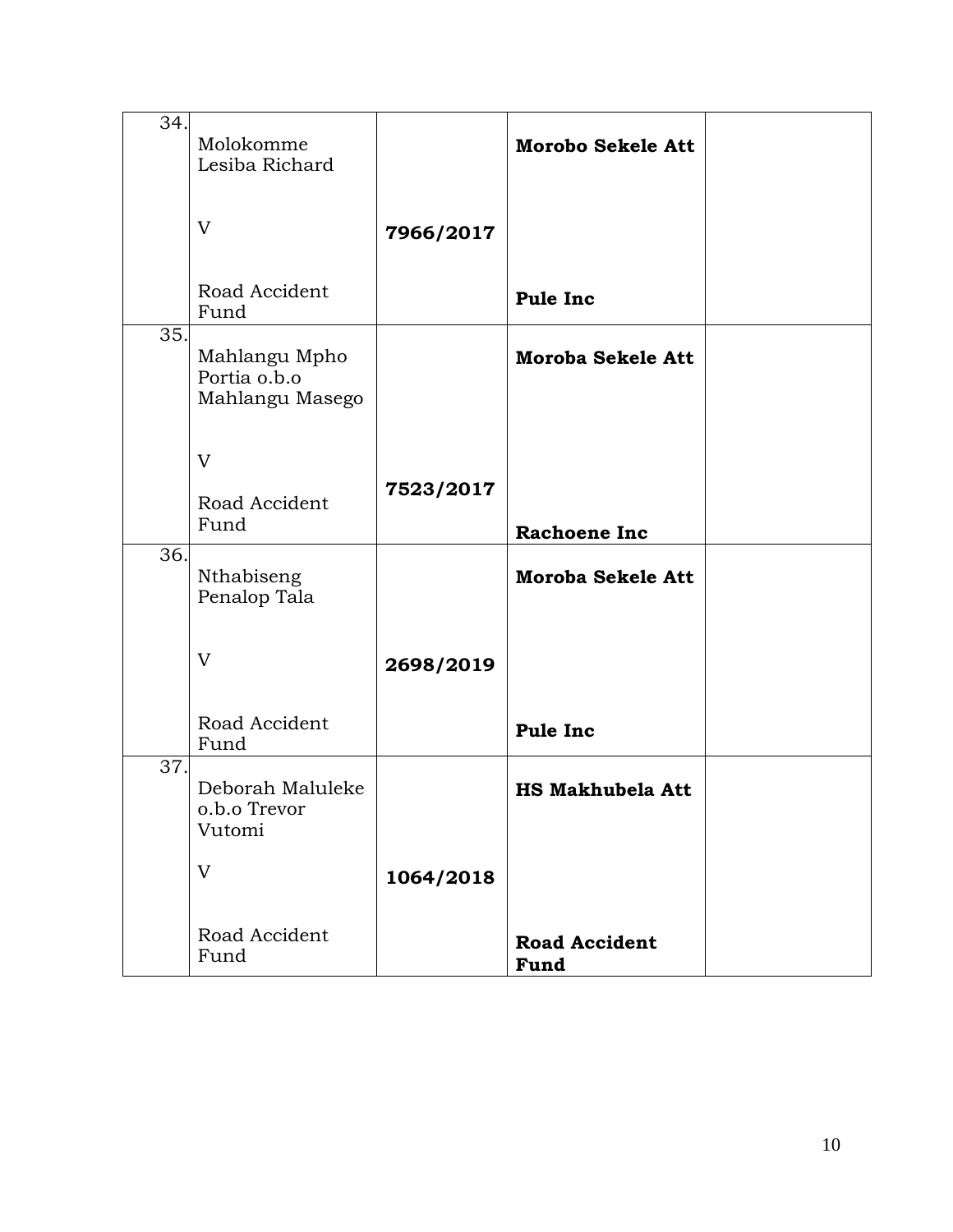| 38. | Thalitha Mihloti<br>Sithole  |           | <b>HS Makhubela Att</b>      |  |
|-----|------------------------------|-----------|------------------------------|--|
|     | V                            | 478/2018  |                              |  |
|     | Road Accident<br>Fund        |           | <b>Road Accident</b><br>Fund |  |
| 39. | Tshepo Letsoalo<br>Moraswi   |           | TT Malahlela Att             |  |
|     | $\mathbf{V}$                 | 517/2018  |                              |  |
|     | Road Accident<br>Fund        |           | <b>Road Accident</b><br>Fund |  |
| 40. | Lefao Chela<br>Napogadi      |           | <b>Mphela &amp; Ass</b>      |  |
|     | V                            | 4723/2018 |                              |  |
|     | Road Accident<br>Fund        |           | <b>Road Accident</b><br>Fund |  |
| 41. | Mokgolane<br>Mokgohlwe Nelly |           | <b>Mphela &amp; Ass</b>      |  |
|     | V                            | 1571/2018 |                              |  |
|     | Road Accident<br>Fund        |           | <b>Road Accident</b><br>Fund |  |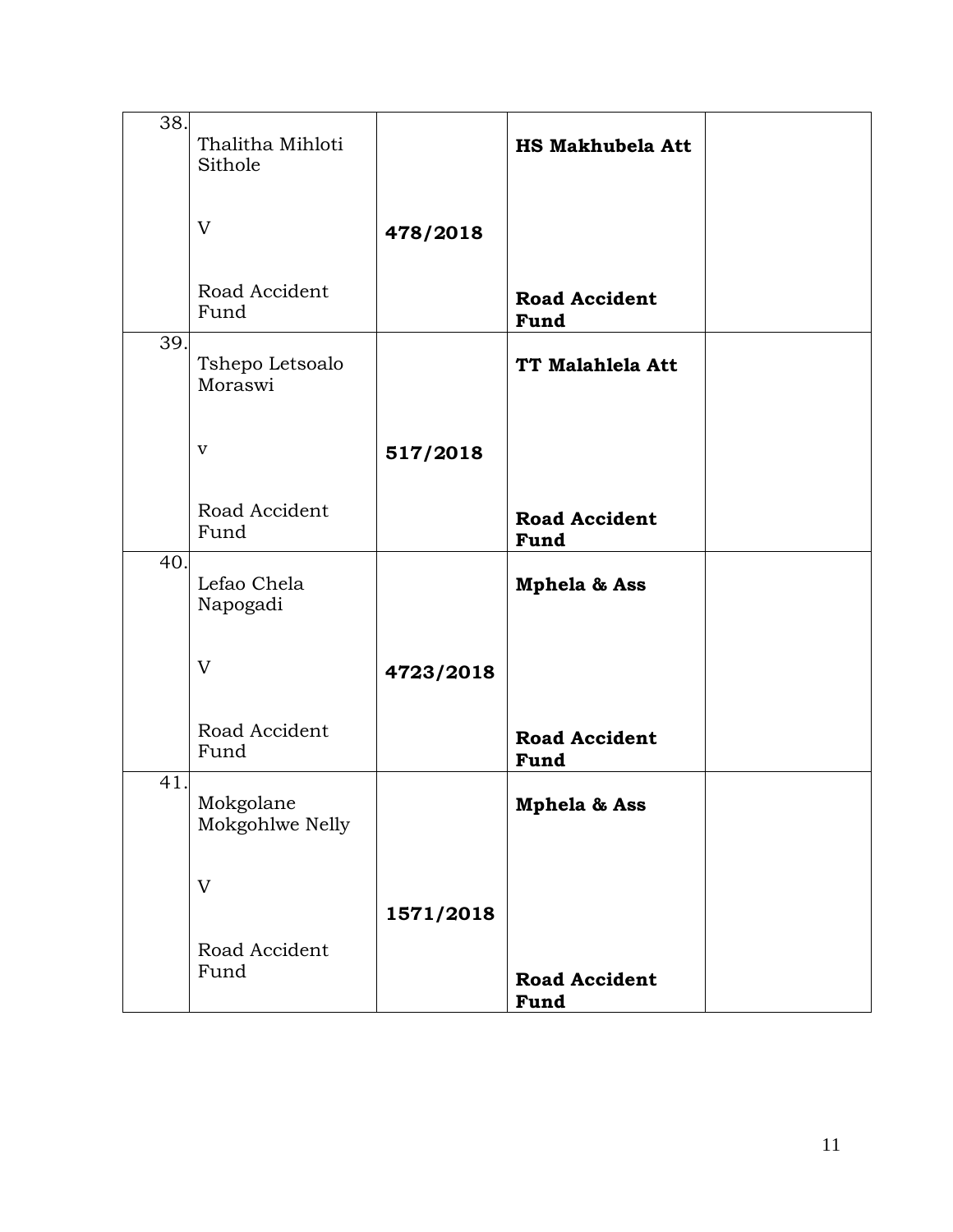| 42. | Joel Kobo                    |           | TT Malahlela Att             |  |
|-----|------------------------------|-----------|------------------------------|--|
|     | V                            | 7955/2019 |                              |  |
|     | Road Accident<br>Fund        |           | <b>Road Accident</b><br>Fund |  |
| 43. | Motau Wisden<br>Molebatse    |           | Mphela & Ass                 |  |
|     | V                            | 2255/2016 |                              |  |
|     | Minister of Police           |           | <b>State Att</b>             |  |
| 44. | Mahlabe Mpho<br>Magdeline    |           | Mphela & Ass                 |  |
|     | V                            | 2555/2018 |                              |  |
|     | Road Accident<br>Fund        |           | <b>Rachoene Att</b>          |  |
| 45. | Soundy Harvey<br>Samjee Noel |           | <b>Maloka Thulare</b><br>Att |  |
|     | V                            | 411/2015  |                              |  |
|     | Road Accident<br>Fund        |           | Hammann-Moosa<br>Inc         |  |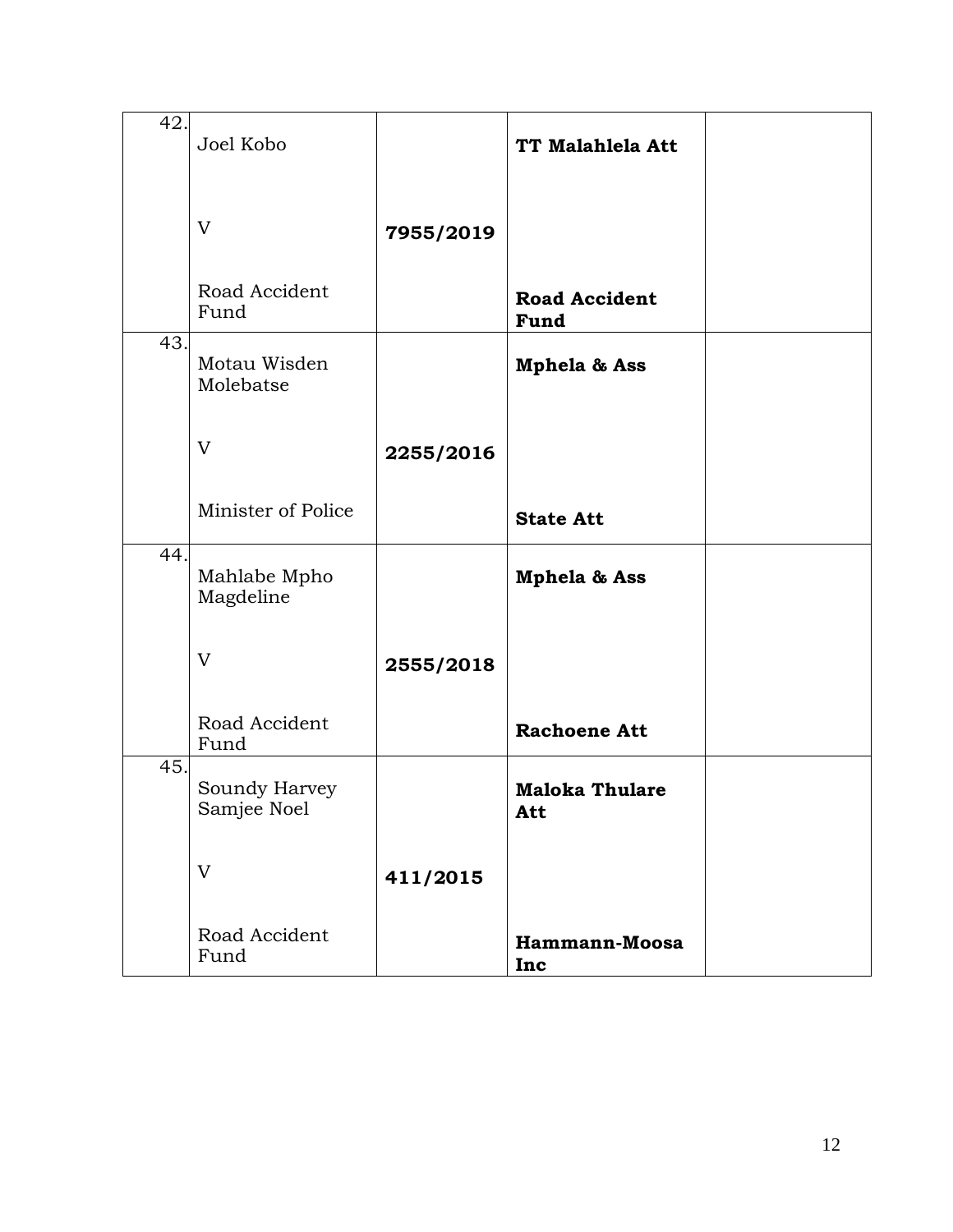| 46. | Maomela Modjadji<br>Sarah    |           | Mafetse Mogashoa<br>Att        |  |
|-----|------------------------------|-----------|--------------------------------|--|
|     | V                            | 6284/2018 |                                |  |
|     | Road Accident<br>Fund        |           | <b>Road Accident</b><br>Fund   |  |
| 47. | Ramogale<br>Matlakala Albert |           | <b>Mafetse Mogashoa</b><br>Att |  |
|     | V<br>Road Accident<br>Fund   | 7690/2018 | <b>Road Accident</b><br>Fund   |  |
| 48. | Boshielo Glen                |           | <b>Mphela &amp; Ass</b>        |  |
|     | V                            | 1752/2017 |                                |  |
|     | Road Accident<br>Fund        |           | <b>Road Accident</b><br>Fund   |  |
| 49. | <b>TS</b><br>Tshilambavhunwa |           | Moloko Phooko<br>Att           |  |
|     | V                            | 496/2012  |                                |  |
|     | Road Accident<br>Fund        |           | Maponya Inc                    |  |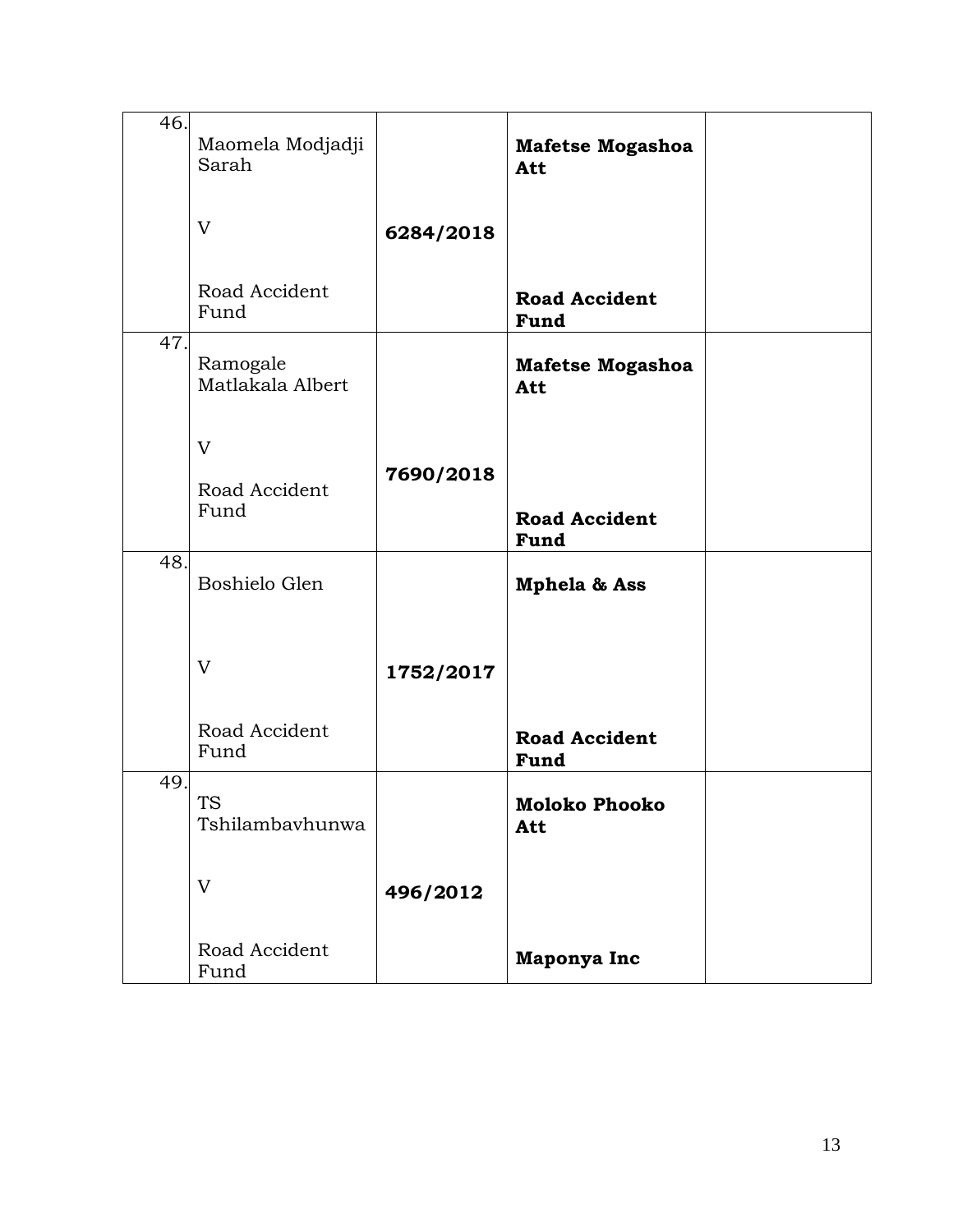| 50. | Thoka<br>Mmamokgalabye<br>Hellen |           | <b>Moloko Phooko</b><br>Att  |  |
|-----|----------------------------------|-----------|------------------------------|--|
|     | V                                | 1163/2017 |                              |  |
|     | Road Accident<br>Fund            |           | <b>Road Accident</b><br>Fund |  |
| 51. | Ngwasheng<br>Stephina Konko      |           | <b>Moloko Phooko</b><br>Att  |  |
|     | V                                | 6519/2018 |                              |  |
|     | Road Accident<br>Fund            |           | Hammann-Moosa<br>Inc         |  |
| 52. | Raesetja Dinah<br>Ledwaba        |           | TT Malahlela Att             |  |
|     | V                                | 7491/2019 |                              |  |
|     | Road Accident<br>Fund            |           | <b>Road Accident</b><br>Fund |  |
| 53. | Lerato Prella<br>Toona           |           | <b>Kgosana Att</b>           |  |
|     | V                                | 1328/2018 |                              |  |
|     | Road Accident<br>Fund            |           | <b>Road Accident</b><br>Fund |  |